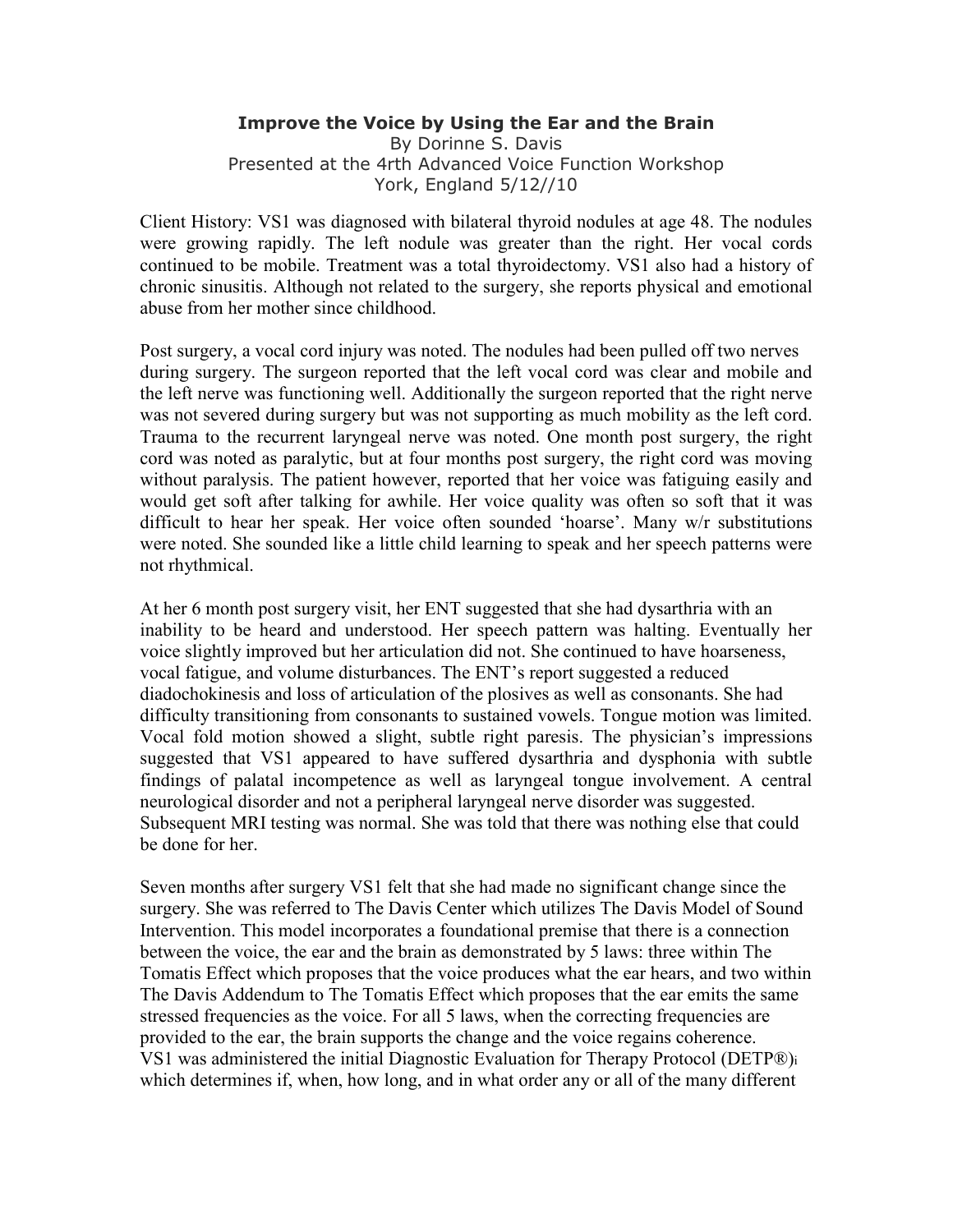sound-based therapies can be appropriately applied to make supportive change. A soundbased therapy uses the vibrational energy of sound with special equipment, specific programs, modified music and/or specific tones/beats, the need for which is identified with appropriate testingii.

Within The Davis Model of Sound Intervention, The Tree of Sound Enhancement Therapy®iii is used to provide a developmental flow chart for the correct administration of any sound-based therapy as identified from the DETP. The tests include determining one's sense of hearing, sound processing skills, auditory processing skills, otoacoustic emissions, and a measurement of the person's vocal frequencies. The interpretation of the test results determines the protocol of therapies for balancing the connection between the voice, the ear, and the brain.

## Test Results

VS1's DETP results identified irregularities in how she used and processed sound within her connection between the voice, the ear, and the brain. Three different hypersensitivities to sound were identified. Sound processing issues impacting vestibular, language, and attention/focus skills and bone conduction vibration responses were also identified. She was unable to identify pitch differences between frequencies on the spectrum. Vocal analysis identified many frequency specific irregular patterns. The test results demonstrated that sound-based therapies could make foundational change in her ability to use her voice.

Three therapies were identified that would support her towards change in her voice skills: Auditory Integration Training, BioAcoustics™, and a Listening Training Program.

1. Auditory Integration Training (AIT) repatterns the acoustic reflex muscle in the middle ear so that sound is better received in the cochlea, vestibule and semicircular canals of the ear. The issues addressed with this program are related to The Root level of The Tree of Sound Enhancement Therapy.iv Although there are many AIT programs, VS1 specifically used Berard Auditory Integration Training. 2. BioAcoustics addresses the specific wellness challenges associated with her vocal irregularities, not only as a result of the surgery but her wellness in general. This science introduces the patterns of the Frequency Equivalents™ of the body's irregular vibrations identified through vocal analysis in order for the body to stabilize itself. The issues addressed with this program are related to The Surrounding Head of The Tree of Sound Enhancement Therapy.<sup>v</sup> 3. A Listening Training Program (LTP) enhances how the body processes sound with both air and bone conduction vibrational input while stabilizing how the ear supports vocal production. The issues addressed with this program are related to The Trunk level of The Tree of Sound Enhancement Therapy.vi The programs offered at this level are modeled after the work of Dr. Alfred Tomatis. The specific LTP used by VS1 was The Tomatis® Method.

## Therapy Results

VS1 started her protocol by using AIT first and immediately following that with BioAcoustics. The following changes were noted after AIT: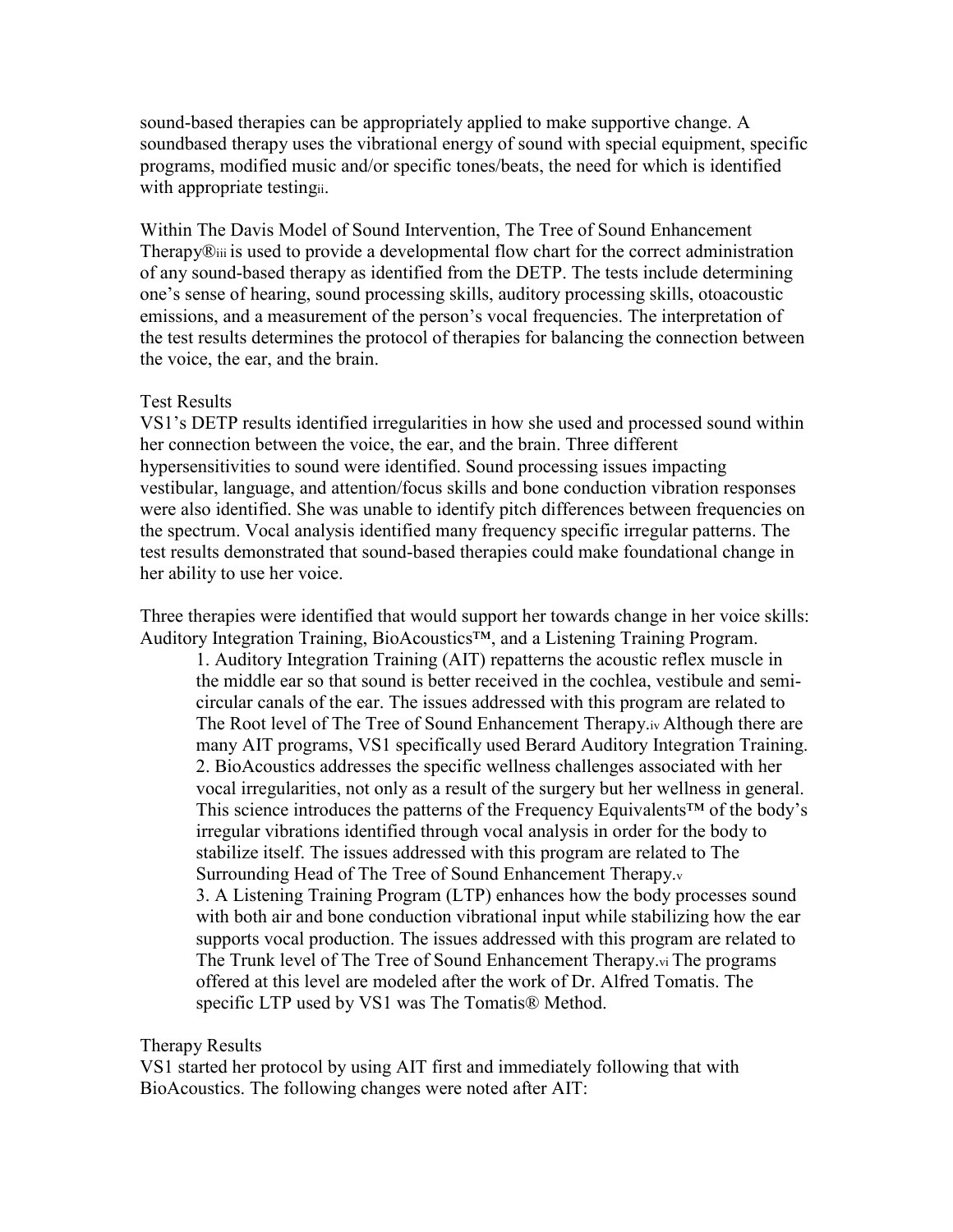- 1. Her articulation skills improved
- 2. Her voice quality improved
- 3. Others understood her speech more easily
- 4. She could converse with others without tiring
- 5. Speech was easier to produce
- 6. She noticed she was less shy
- 7. Allergic reactions decreased
- 8. She could listen to music at a higher volume and did not need ear plugs.

After BioAcoustics, the following was noted:

1. The muscles of the tongue were identified as weak from the voiceprint. The Frequency Equivalents of the nutrients supporting the functioning of the tongue muscle and the tongue muscle itself were identified and presented as tones for VS1 to listen to. As a result articulation of speech sounds was clearer. An immediate change was clearer production of the /r/ and /l/ sounds. Tongue motion increased. She was better able to transition between consonants to vowels. 2. The orbicularis oris muscle of the mouth was stimulated because it showed up as a 'weak' muscle. The result was better support for articulation. 3. Leukotrienes, associated with her allergies, were high and out of balance on the voiceprint. They were decreased as a result of the tones presented. The result was that her allergic responses were fewer.

After AIT, and while she continued BioAcoustics, she started The Tomatis Method. Her changes were as follows:

- 1. She was able to hear her own voice better
- 2. She had fewer problems communicating her thoughts
- 3. Her voice was noticeably stronger
- 4. Her vocal range increased
- 5. She grasped new concepts more quickly
- 6. Her articulation was clearer.

At the end of the three basic therapies, her family and friends were able to converse with her again and understand her. The basic therapy protocol was accomplished within a three month period. She repeated both BioAcoustics and the Tomatis Method for maintenance sessions to ensure that her changes are maintained and enhanced. On her last visit, her articulation was precise and clearly understood. Her voice continues to be slightly breathy. She felt a release of her early emotional trauma. She restarted playing her violin, started to paint more, and reports that she is a happier person.

## Conclusion

VS1 made noticeable change in her vocal skills once the connection between her voice, ear, and brain was stabilized and enhanced. The Davis Model of Sound Intervention was utilized in order to determine if and how sound-based therapies could be used to make change. Three sound-based therapies were identified and implemented: AIT, BioAcoustics, and a Listening Training Program. After 6 months of using the therapies, VS1's vocal quality and stamina improved, her articulation was clearer, her tongue